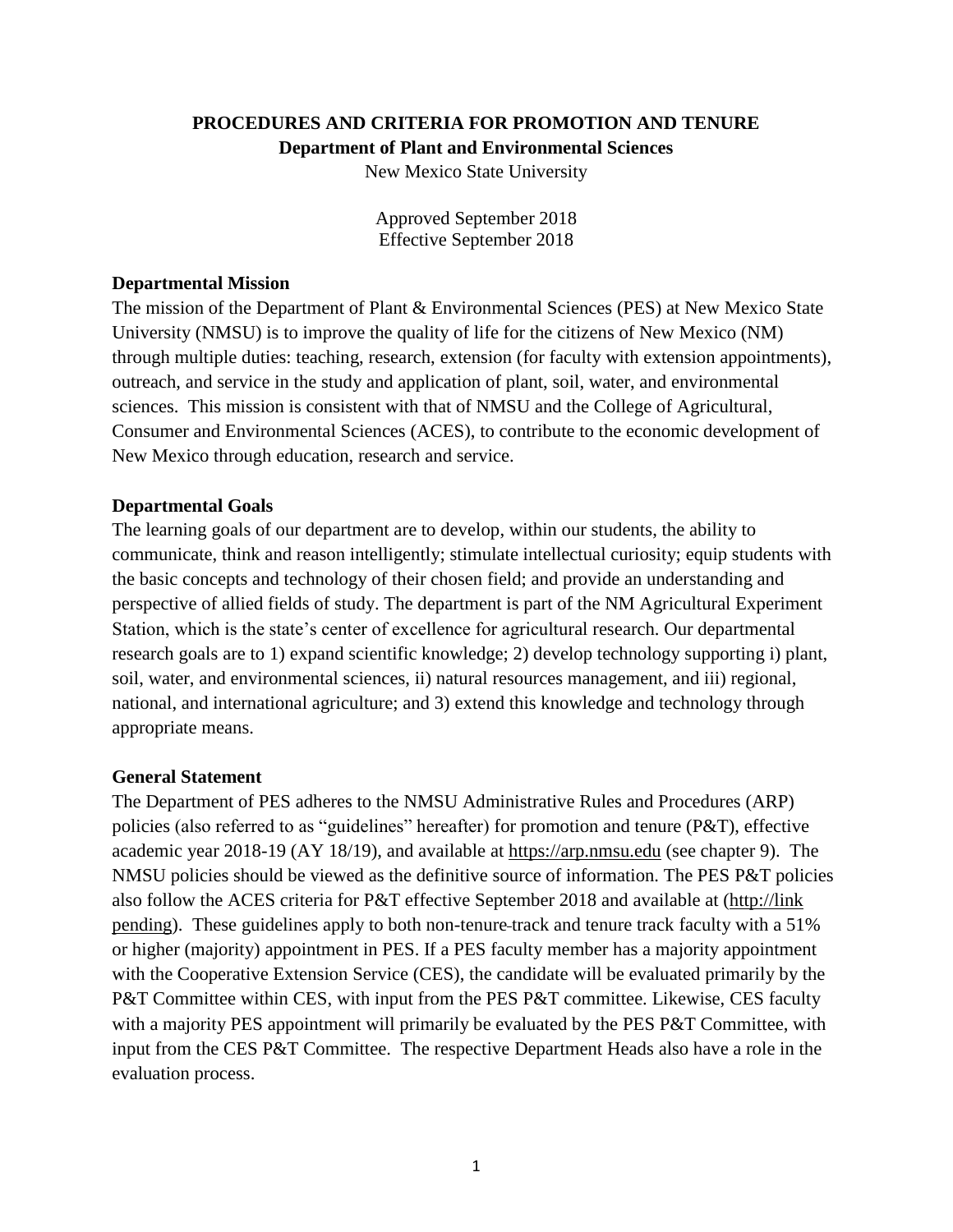#### **Composition and Duties of the Departmental P&T Committee**

The PES P&T Committee is comprised of all Professors with a majority appointment in the department. As this committee has representation on the ACES P&T Committee, all Professors that serve on the PES P&T Committee must be eligible to serve on the ACES P&T Committee. A faculty member with a Department Head or higher position in PES or any other unit must recuse them self from the PES P&T Committee. The PES Department Head, who is not a member of the PES P&T Committee, independently evaluates the candidates for P&T.

A member of the PES P&T Committee will serve on the ACES P&T Committee for a three-year term in accordance with the ACES P&T guidelines (7.3.1). This representative will be elected by ballot of all PES tenure-track faculty at all ranks. The PES P&T Committee is responsible for the critical review of the promotion and tenure portfolios submitted by faculty as the candidates develop in the department. This Committee is also responsible for the assignment of a mentor to an Assistant Professor. Mentors are Professors in the department, serve on the PES P&T Committee, and are expected to advise the candidates in the process of professional development through the ranks. Tenure track candidates should be mentored only by tenure track Professors, while non-tenure track faculty may be mentored by either tenure track or non-tenure track faculty ranked at Professor. Faculty with a minority appointment (<50%) in PES should be mentored only by faculty in the external principal unit. Candidates are encouraged to meet with other members of the Committee and the Department Head for advice on aspects of their professional development. The PES P&T Committee is also responsible for making recommendations to the Department Head for continuation of temporary contracts of untenured, tenure track faculty. Should the need arise, the PES P&T Committee is responsible for post-tenure review of faculty as required by NMSU-ARP 9.36.

## **Annual Spring and Fall Reviews**

The review process occurs in two phases that apply to both PES tenure track faculty and PES non-tenure track (college track) faculty:

- 1) The PES P&T Committee will meet each spring to provide feedback to the candidates through the Department Head on their progress towards tenure and/or promotion, and to make recommendations for continuation of temporary contract for untenured, tenure track PES faculty during their probationary period. The Committee will also provide feedback for college track faculty and for faculty with a minority appointment in PES.
- 2) The PES P&T Committee meets again in the fall to review and vote on the completed files of candidates who have applied for tenure and/or promotion.

In cases involving PES faculty with split (joint) appointments (e.g., a joint CES appointment, or hired with additional duties external to the department), the candidate's mentor and/or P&T Committee Chair from the external principal unit will be asked to attend and present information about the candidate to the PES P&T Committee, during the fall review meetings. The representative(s) will be present only for the purpose of providing information about the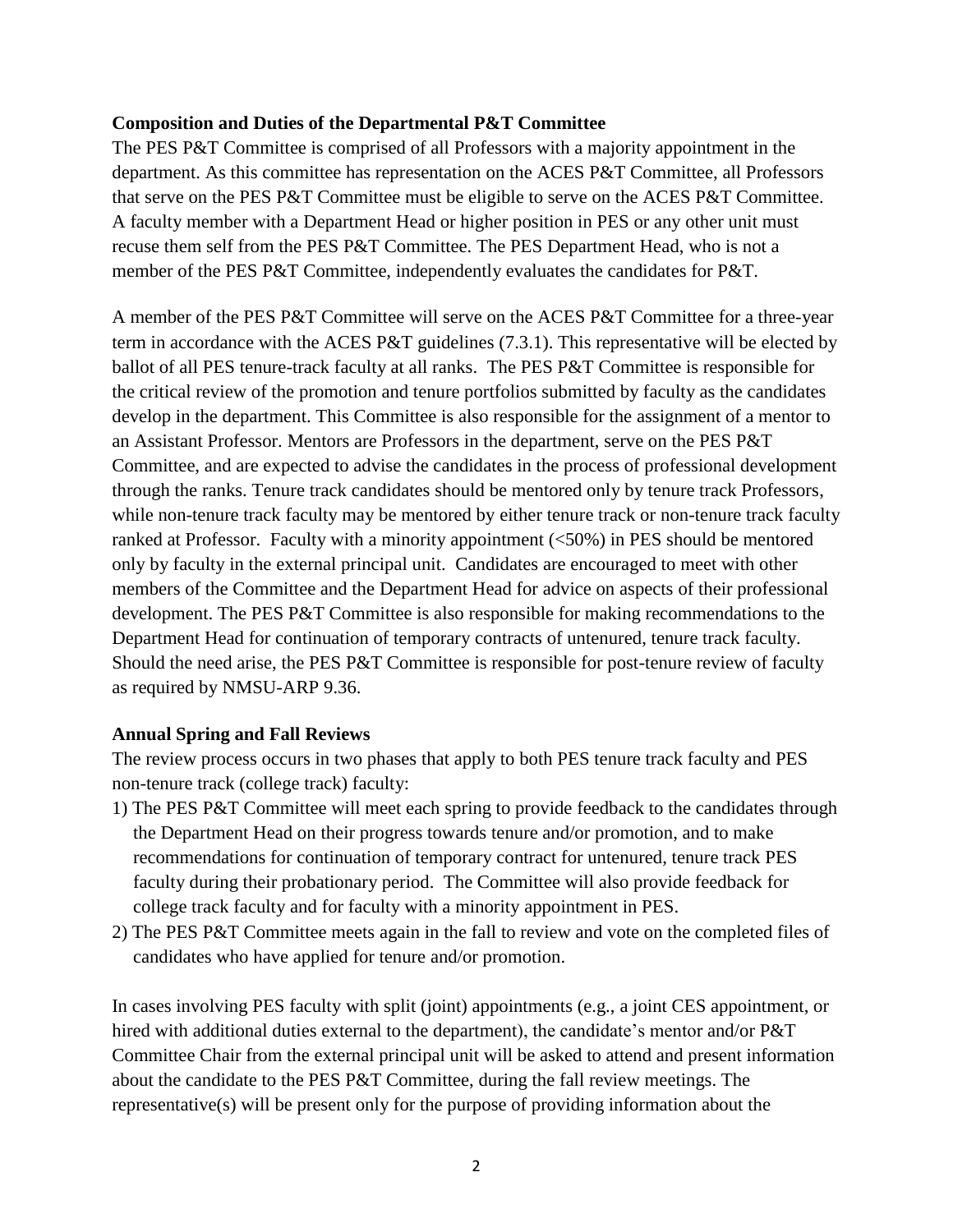candidate. They will not be present during votes on any candidate, or during discussion pertaining to any PES faculty other than the candidate who they are representing.

A timeline is usually issued annually as part of a memorandum from the Provost outlining NMSU policy (ARP sections) dealing with P&T. In addition, a list of timelines will be generated by the PES P&T Committee and Department Head, and provided to candidates by March 1 of each year. It is the responsibility of the candidate to submit all necessary documents in good order by the required deadlines. Portfolios not submitted in a timely fashion (i.e., by the Department Head's deadline) will not be reviewed. Spring review of Associate Professor portfolios (tenure track and non-tenure track) is optional, unless those candidates express their intent to be considered for promotion in the fall.

Tenure track PES faculty and PES college track Assistant Professors are expected to annually prepare and submit portfolios for the spring review. For tenure track candidates, this annual review will be the basis for making recommendations to the Department Head regarding a continuation of temporary contract for the candidate. The content and format of the portfolio is outlined below, which follows NMSU-ARP 9.35 Part 6, and Section 8 of the ACES guidelines. Elements 1 through 8 shall be included in the candidate's portfolio when it is submitted for the spring PES P&T evaluation, and will be furnished to the Department Head who will notify the PES P&T Committee. Element 9 shall be included in the portfolio when it is submitted for the fall PES P&T evaluation.

## **Portfolio Preparation (Adapted from NMSU-ARP 9.35 Part 6)**

In accordance with PES, ACES, and NMSU guidelines, the candidate is responsible for submitting a copy of a promotion and tenure portfolio composed of a core document and a documentation file (appendix). The principal unit also submits an electronic version of the core document to the college, and to the Office of the Provost. The following core document elements must be submitted in the proper sequence, as shown below. The candidate is expected to supply the following elements unless specified otherwise, with elements 4 through 6 not exceeding 50 pages:

- 1) A routing form developed by ACES with spaces for the required signatures (see ACES guidelines, Appendix 5.)
- 2) A cover sheet indicating the candidate's name, start date, current rank, last promotion date (if applicable), department and college, rank to which the applicant is applying for promotion, and if applicable, if applicant is applying for tenure.
- 3) Any written documentation generated throughout the promotion and tenure process, including annual recommendations from the principal unit P&T Committee and the numerical vote counts of the P&T Committee(s); these materials will be provided by evaluators at each step of the process (see NMSU-ARP 9.35.6.A.3 and ACES guidelines 8.3). The candidate's position description should be included in this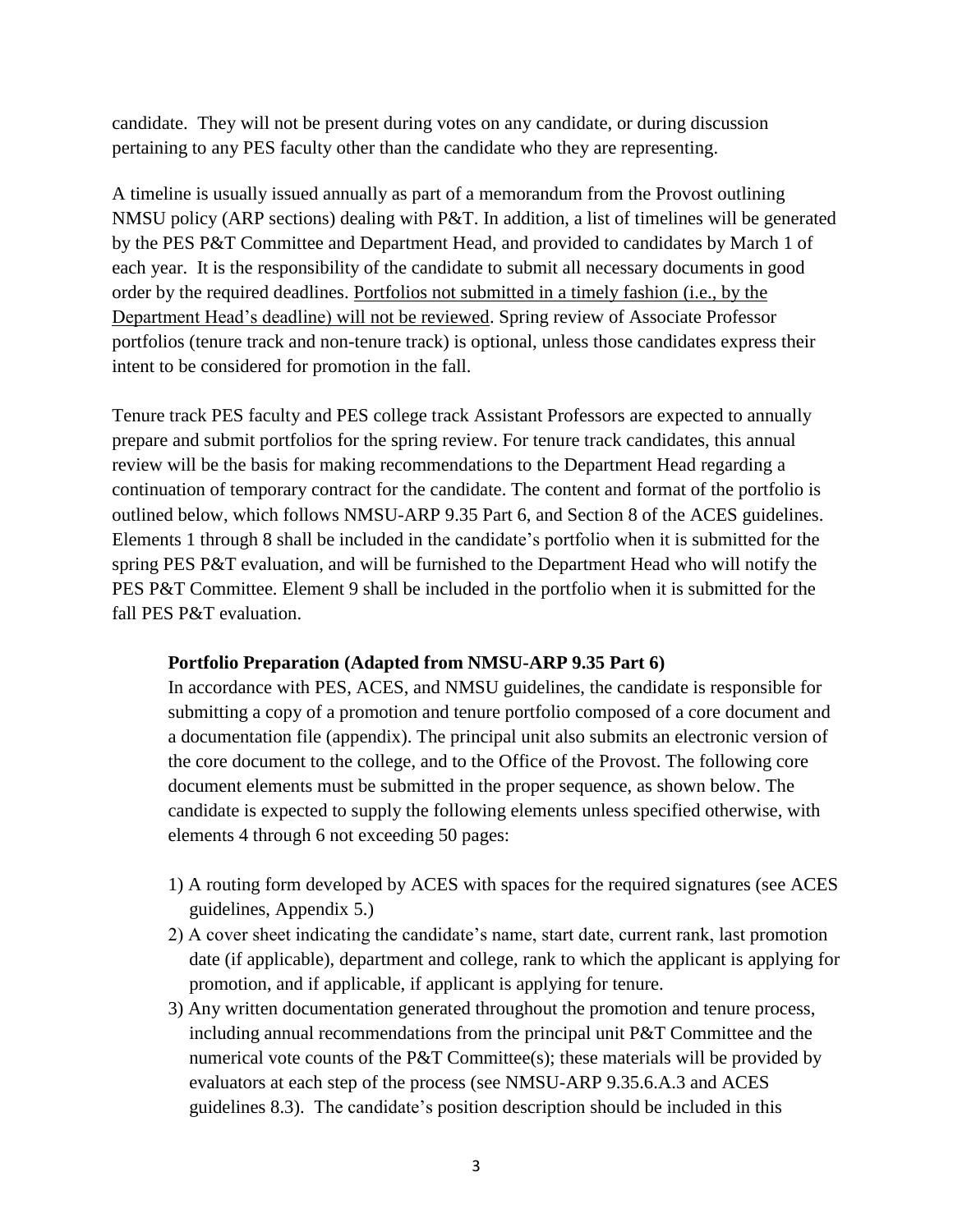element.

- 4) A table of contents.
- 5) Candidate's executive summary (should include well-reasoned summary of the candidate's interests, responsibilities, competence, contributions, ongoing activities, and noteworthy circumstances).
- 6) A curriculum vitae (see ACES Appendix 6.).
- 7) Annual performance evaluations written by the principal-unit administrator (PUA) for the period under review, including the annual allocation-of-effort (AOE) statements with annual goals and objectives, and written statements submitted by the faculty member as a part of, or in response to, the PUA's annual evaluations. Numerical rankings, ratings or vote counts must be removed from annual performance evaluations (see NMSU-ARP 9.35.6.A.7).
- 8) Principal unit's mission statements and guidelines (procedures and criteria) for promotion and tenure.
- 9) External reviews (see PES P&T guidelines, External Letters, page 13). Letters will be placed in the candidate's portfolio by the PUA.

Once the core document has been submitted to the College, any requested change, addition or deletion should be submitted to the PUA along with a letter of transmittal. The PUA and the P&T Committee Chair will present this information to the College Committee when it meets about this candidate.

#### **Committee Review of Documentation**

For both spring and fall review closed session PES P&T Committee meetings, the Department Head shall notify the PES P&T Committee Chair that the candidate portfolios are complete and available for review. The Committee Chair will notify Committee members. The printed (hard copy) portfolios are to be held in a secure area of the main office and may leave the area only under the control of the candidate or the Department Head. The P&T Committee Chair will move the printed portfolios to the meeting room during P&T Committee meetings. The portfolios will also be made available to all committee members for review on a secure SharePoint site as pdf files. Candidates will maintain all supplemental documentation and make it available for review by the PES P&T Committee in a timely fashion.

During the spring meeting, the Committee discusses the portfolios submitted by the candidates and will reach one of two decisions as necessary and pertaining only to non-tenured, tenure track PES faculty with a majority appointment in PES:

-Recommendation (by simple majority vote) of continuation of temporary contract. -Recommendation (by simple majority vote) that the temporary contract not be continued.

The Committee also provides feedback to any PES faculty member who has submitted a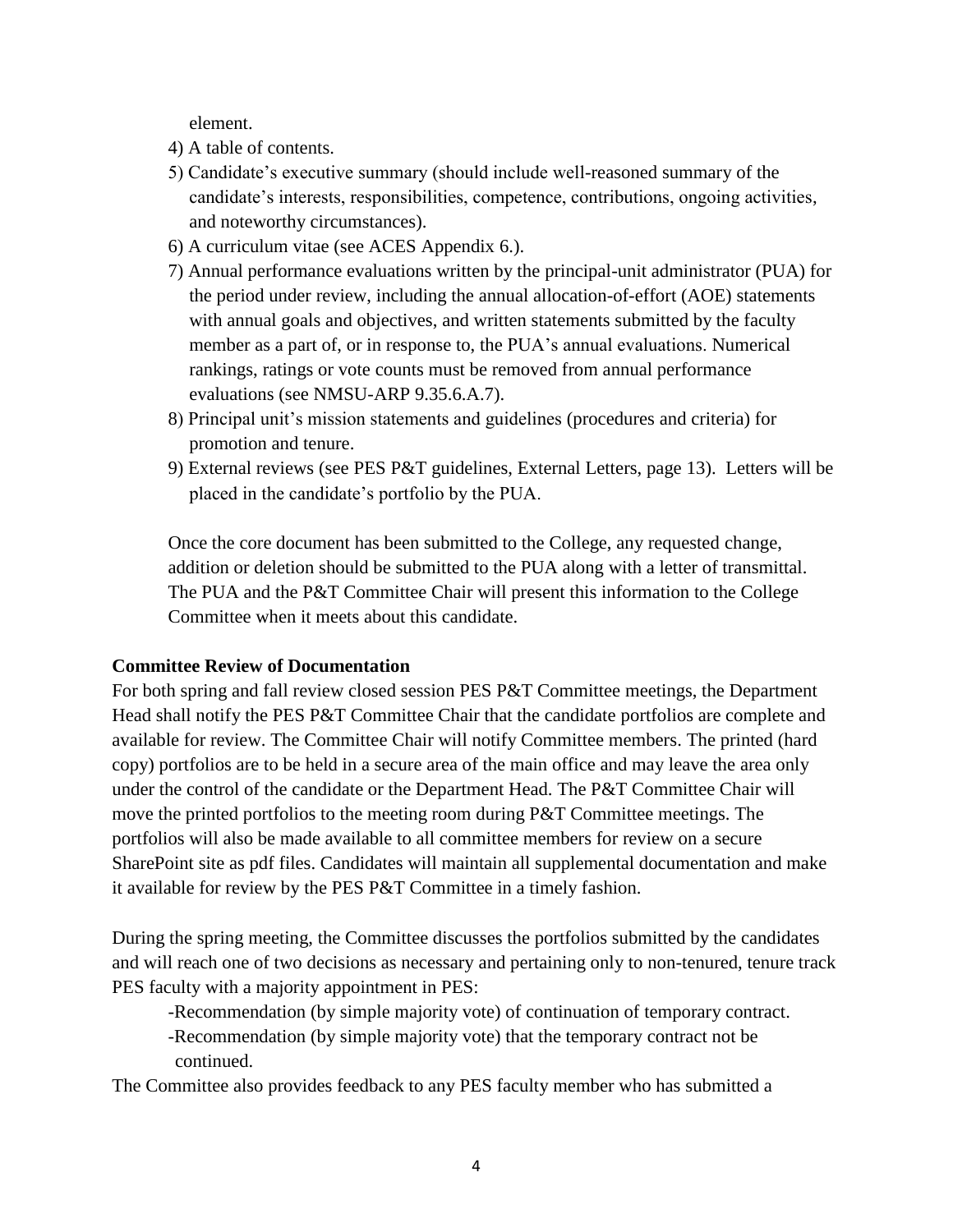portfolio for the spring meeting. The Committee Chair will provide a written review of each candidate (approved by the P&T Committee) to the Department Head. A copy of this review will then be sent to the candidate, as required by NMSU policy. The candidate may then inquire of the P&T Committee Chair or the Department Head in what ways they might improve their portfolio. Conversations between the candidate and their mentor are especially encouraged to clarify elements of the written feedback. A candidate review (rating) form, completed by the Committee, will be attached to the review memorandum (see PES P&T guidelines, page 16).

At the fall meeting, the formal application for P&T is reviewed by the PES P&T Committee. Any Committee member who has a question concerning fitness of the faculty member under consideration must express these doubts and explicitly cite reasons during that meeting. Only those members who are present in the room or in touch through teleconference shall be eligible to vote. Voting will be by secret ballot and a simple majority vote of the PES P&T Committee shall determine the recommendation of the Committee. Non-tenure track faculty shall not be eligible to vote on matters concerning tenure, but rather, may vote only on matters pertaining to promotion of non-tenure track faculty. Non-tenure track faculty members are, however, encouraged to participate in discussions about tenure track faculty (see ACES guidelines 7.3.4). All PES P&T Committee members are charged with thoroughly reviewing the portfolios. By voting they have indicated such. Strict confidentiality of material, deliberations, and decisions of the Committee will be observed.

During the fall meeting, the Committee discusses the portfolios submitted by the candidates and will reach one of two decisions as necessary:

-Recommendation for tenure and/or promotion.

-Recommendation that tenure and/or promotion be denied.

The Chair of the PES P&T Committee will submit a letter summarizing its recommendations and the numerical vote count on each candidate to the Department Head and College Dean. The recommendation must: 1) reflect the majority view, 2) contain specific commendations, concerns, and recommendations addressing the Department's criteria in each of the areas required for promotion and tenure, and 3) allow for dissenting opinions containing specific commendations, concerns, and suggestions to address the criteria in each of the areas required for promotion and tenure as described in the NMSU-ARP 9.34, Part 3B.

## **Criteria for Evaluating Candidates for Promotion and Tenure**

Criteria will be based on the annual AOE (NMSU-ARP 9.35 Part 5.C.3), which is found in Appendix 2 of ACES Criteria for P&T). In consultation with the Department Head, the faculty member shall complete and sign an AOE statement each year at the time of the candidate's annual performance evaluation. Based on their AOE, all faculty are expected to be fully committed to high quality teaching, possess a high level of scholarship, have a good professional relationship with other faculty, students and staff, and contribute to outreach and professional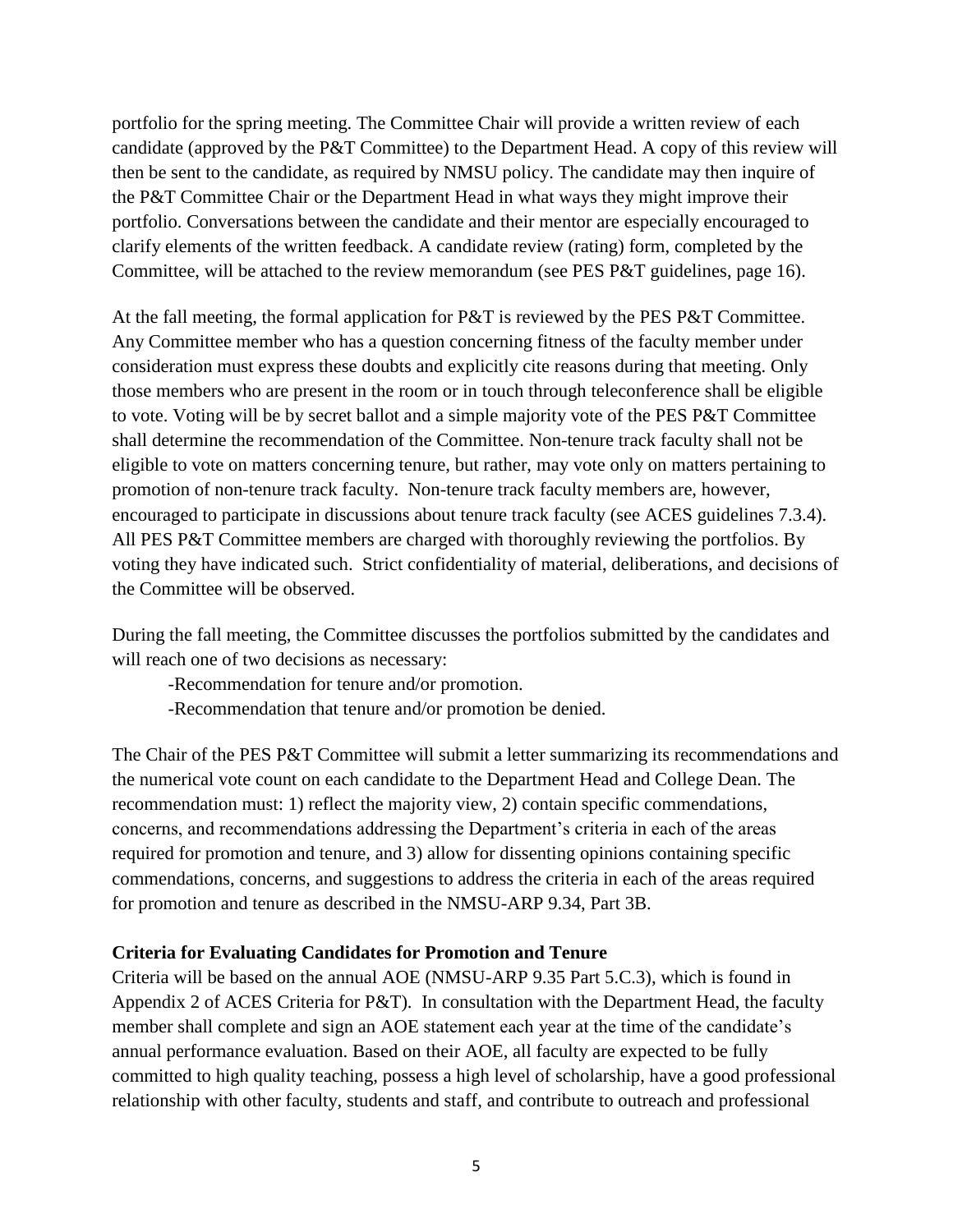service as stated by the university, college, and department. Thus, faculty will be expected to demonstrate excellence in all areas of their AOE. The four areas of creative activity or scholarship as recognized by NMSU and ACES can be elaborated as follows:

- (1) The scholarship of **teaching** involves dynamic, reciprocal, and critically reflective processes among teachers and learners at the university and in the community in which their activity and interaction enriches and transforms knowledge and skills, both taught and learned;
- (2) The scholarship of **discovery** involves processes, outcomes, and the passionate commitment of the professoriate and others in the university to disciplined inquiry and exploration in the development of knowledge and skills;
- (3) The scholarship of **engagement** refers to the many and varied ways to responsibly offer and employ knowledge and skills to matters of consequence to the university and the community; and
- (4) The scholarship of **integration** is the process by which knowledge and skills are assessed, interpreted, and applied in new and creative ways to produce newer, richer, and more comprehensive insights and understanding.

The criteria listed below, and based on AOE, could serve as the basis for self-evaluation by all faculty of the department.

In the PES Department, a successful candidate for tenure and/or promotion is expected to work cooperatively and collaboratively in the areas of teaching and advising, scholarship and creative activity, extension and outreach, and service. Examples of cooperative and collaborative activities include, but are not limited to, productive participation in departmental, college and university committees; chairing and serving on graduate student committees; participating in collaborative research projects; writing manuscripts with collaborators; sharing research tools and resources with departmental, college and university colleagues; professional and considerate behavior towards colleagues, staff and students.

As per NMSU-ARP and ACES policies (9.35.5.E.1 and 7.4.2, respectively), PES departmental P&T guidelines (*Procedures and Criteria for P&T*) are evaluated and revised every three years. If the policy should change during a faculty member's pre-tenure or pre-promotion period, the faculty member must choose one of the policies (newly revised and adopted version or previous version) for evaluation purposes and indicate that choice at the beginning of their portfolio. Therefore, PES faculty are encouraged to maintain files containing the relevant versions of the PES *Procedures and Criteria for P&T*. The ACES website provides links to the currently adopted version of all departmental policies for P&T.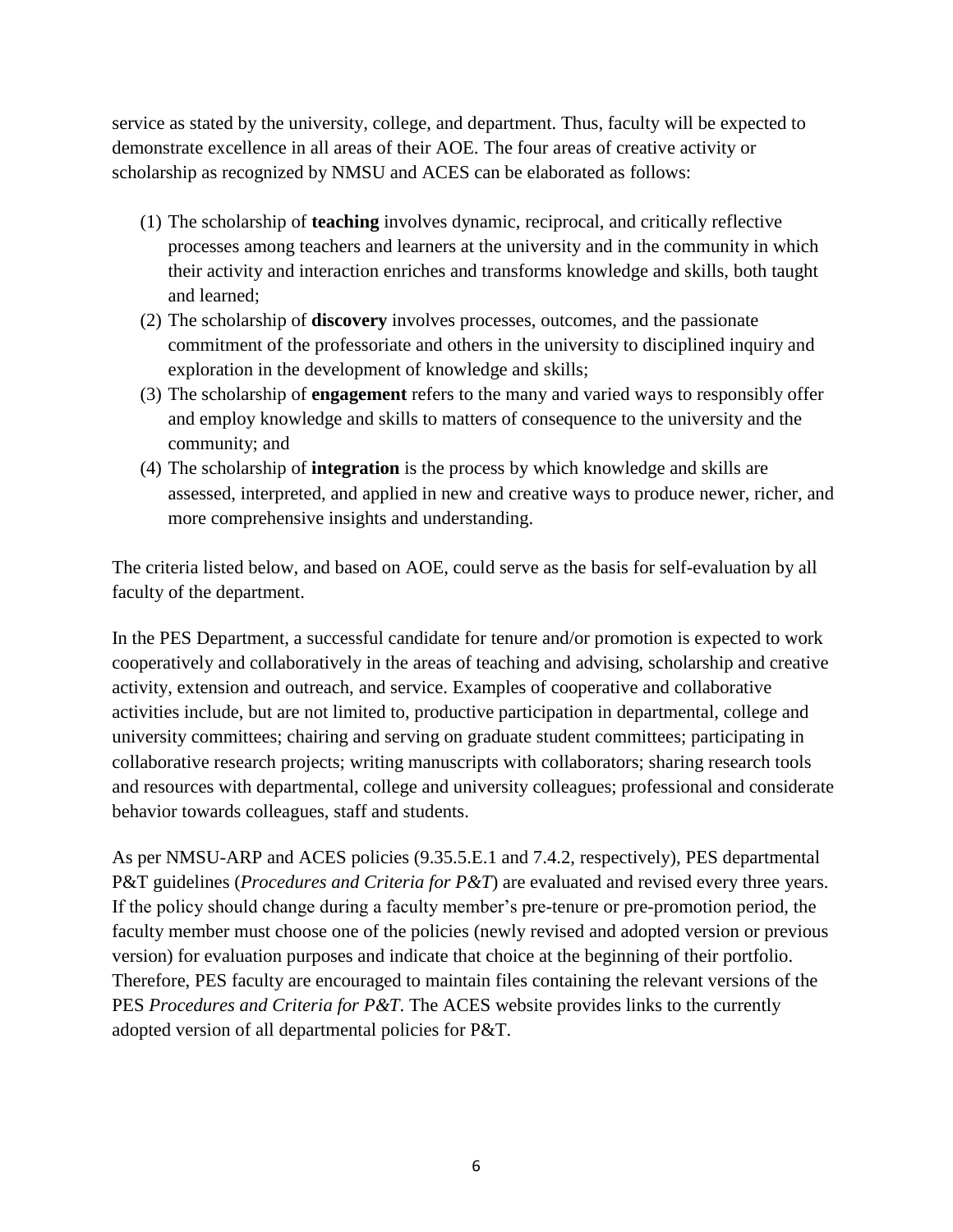### **1. Teaching and Advising Activities**

Examples of teaching and advising activities and effectiveness can be found in the NMSU-ARP, 9.31.3.C. Effective teaching is one of the most important skills expected of all faculty. Good teaching is not simply based on classroom teaching, but extends outside the classroom, and includes motivating students, advising them regarding career choices and course selections, and in general, making them aware of the social and ethical implications of their course of study. Effectiveness of teaching will be based on the following:

- Student evaluations.
- Peer (faculty) or Department Head evaluations.
- Letters from former students.
- Innovative teaching techniques.
- Developing new curricula and new courses.
- Service as graduate advisor and as member and chair of graduate committees.

Placement and performance of undergraduate student advisees is an important component of effective instruction. Advising, recruitment and retention are also considered as effective instruction, and thus statements on these efforts should be included in the candidate's portfolio. Effectiveness in advising can be determined through student exit interviews, or by an advisor's brief evaluation of student advisees.

Examples of collaborative behavior in the context of teaching and advising include, but are not limited to, productive participation in departmental, college and university committees on curriculum and/or student topics; working with student clubs; serving on graduate student committees; conducting undergraduate advising; volunteering for advising sessions; filling in for colleagues to advise students; giving a guest lecture; and volunteering for student recruitment events on and off campus.

A number of department faculty, due to unique posting assignments inherent in ACES, are based in local communities at agricultural science centers throughout the state. Such off-campus faculty may not have specific teaching appointments, but they are required to engage in learning activities, such as field days, workshops, symposia, and other non-traditional teaching activities including online formats. Additionally, faculty may have teaching assignments through joint agreements with other institutions of higher education. In such cases, tenure and promotion decisions must incorporate appropriate evaluation mechanisms that reflect faculty accomplishments at the collaborating institutions.

All main campus-based PES faculty are expected to advise graduate students and serve on graduate committees in both chair and member roles. All off-campus PES faculty without specific teaching assignments are encouraged to advise graduate students in both of the roles of committee member and chair.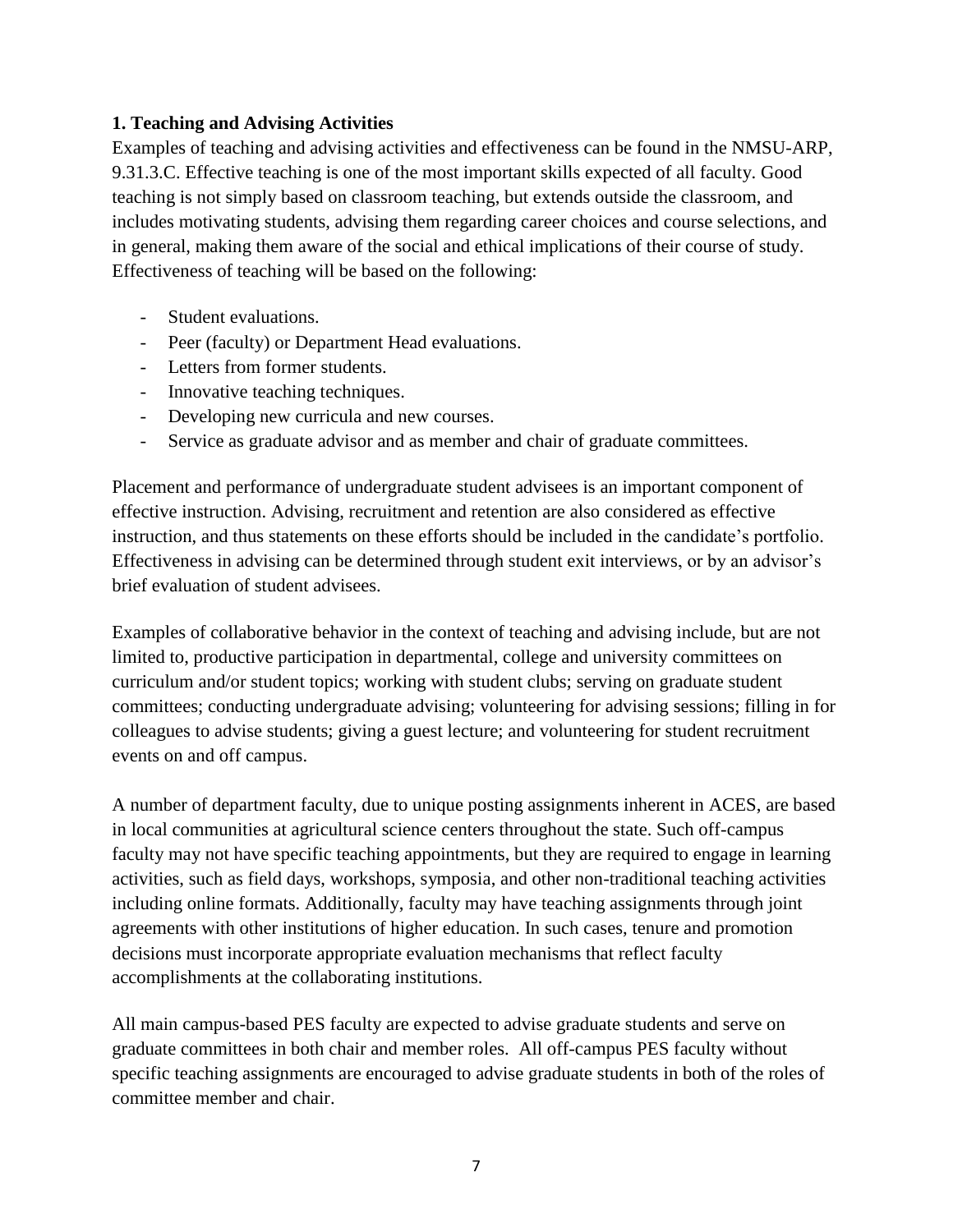## **2. Scholarship and Creative Activity**

The Department traditionally views scholarship as the sum of an individual's teaching, research, extension and outreach, and service activities. Scholarship can also be broadly defined as creative intellectual work that is peer reviewed and publicly disseminated. PES will follow the criteria for evaluation of scholarship and creative activity as presented in the NMSU-ARP (9.31.3.D). These same activities can be described within the newer concepts of scholarship and creative activity organized as discovery, teaching, engagement and integration. The evaluation of this balance is based on the official AOE assigned to the candidate in teaching, research, extension and outreach, and service. All PES tenure track faculty will have split appointments that usually comprise teaching and research, and with a service component. In addition, some faculty may have split appointments in research, administration and/or extension.

## *2a. Research, Discovery and Integration of Scholarship*

Faculty must develop research proposals to obtain both internal and external grant funding to support their research efforts. Success in obtaining grants will be measured based on the source and the availability of funds. It is well recognized that not all areas of research are equal with regards to funding opportunities. Candidates are also expected to publish, and the publications can take different forms as described below.

Evaluation of the success of research activity can take a variety of forms. Peer recognition, which is widely evaluated, can be considered one of the more important measures of success. Research scholarship can be measured by numerous criteria that include, but are not limited to the following:

- Writing and publishing books, papers in peer reviewed journals, bulletins, and research reports.
- Development of germplasm and variety releases.
- Obtaining research grants.
- Work with graduate students.
- Invited papers presented at professional meetings.
- Patents and inventions.
- Papers presented at professional meetings, papers published in non-reviewed journals or proceedings, progress reports.
- Awards for scholarly activity.
- Invitations to serve on grant proposal panels and to review journal articles.

# *2b. Teaching Scholarship*

Scholarship of teaching can be supported with publications and grants related to the effectiveness of teaching methods or to the development of new curricula, teaching models and techniques. Training of students from NMSU and other institutions for summer programs sponsored through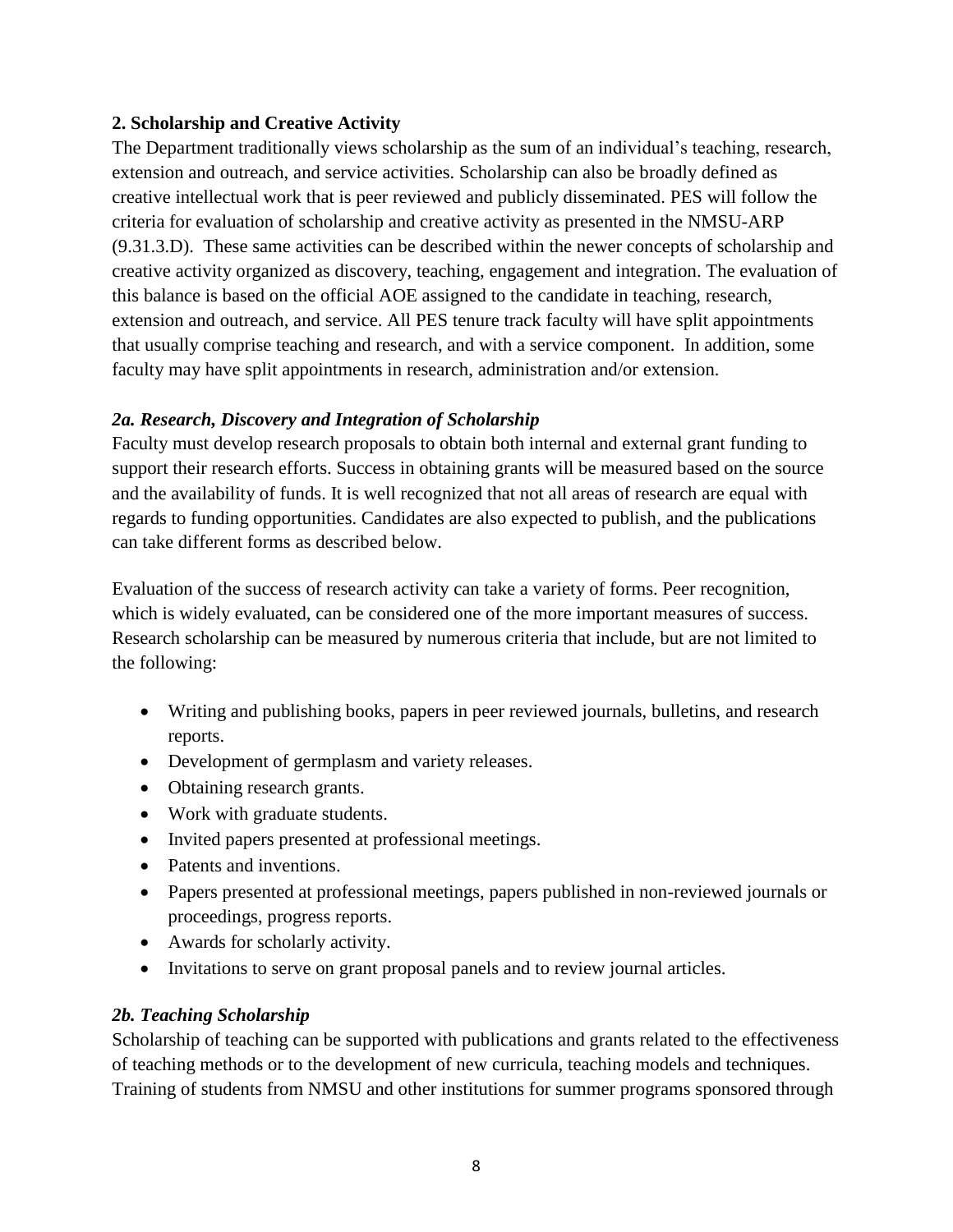various programs could also be considered as teaching scholarship or engagement scholarship, depending on the specific context.

# *2c. Extension Scholarship*

The PES department has several faculty with split research/CES appointments. Thus, scholarship in extension for PES faculty with appointments in CES can be supported with extension presentations, extension publications, popular press articles, reports, websites, web-based publications, grants related to extension, and the development of new extension curricula.

# **3. Outreach/Engagement**

It is important for faculty to reach out to the community using the faculty member's professional expertise by giving presentations at field days, grower meetings, schools, community colleges, and to local scientific societies, such as Sigma Xi, Garden Clubs, Lush 'n Lean, health fairs, Science Café, etc. Dissemination of information through a variety of media (TV, radio, newspapers, newsletters, internet, social media, etc.) are also examples of outreach activities.

# **4. Service and Engagement**

While the primary responsibilities of the faculty members in PES are teaching and research, service-related activities are expected within the constraints of the primary responsibilities. The amount of service-related activities expected of a faculty member will be determined by the Department Head. This service commitment will be in writing (as part of the annual AOE/goals and objectives negotiation) and will be approved by the Department Head during the annual spring performance evaluation review. Faculty members are expected to provide evidence of their contributions to professional services. Service may be rendered and thus demonstrated in the following ways:

- Membership in professional societies and documented efforts on professional society committees, attendance at society meetings, participation as manuscript reviewers, and service on editorial boards.
- Grant review panels.
- Non-paid consulting with various state agencies and clientele groups.
- Outreach activities required of those assigned to research, especially when the candidate has no appointment in CES.
- Service to the community that directly contributes to the stature of the department and university.
- Establishment and sponsorship of student clubs and teams.
- Departmental committees, faculty meetings, departmental planning.
- College and university via committee or individual efforts.
- Paid consulting with academic, government, industry or non-profit organizations.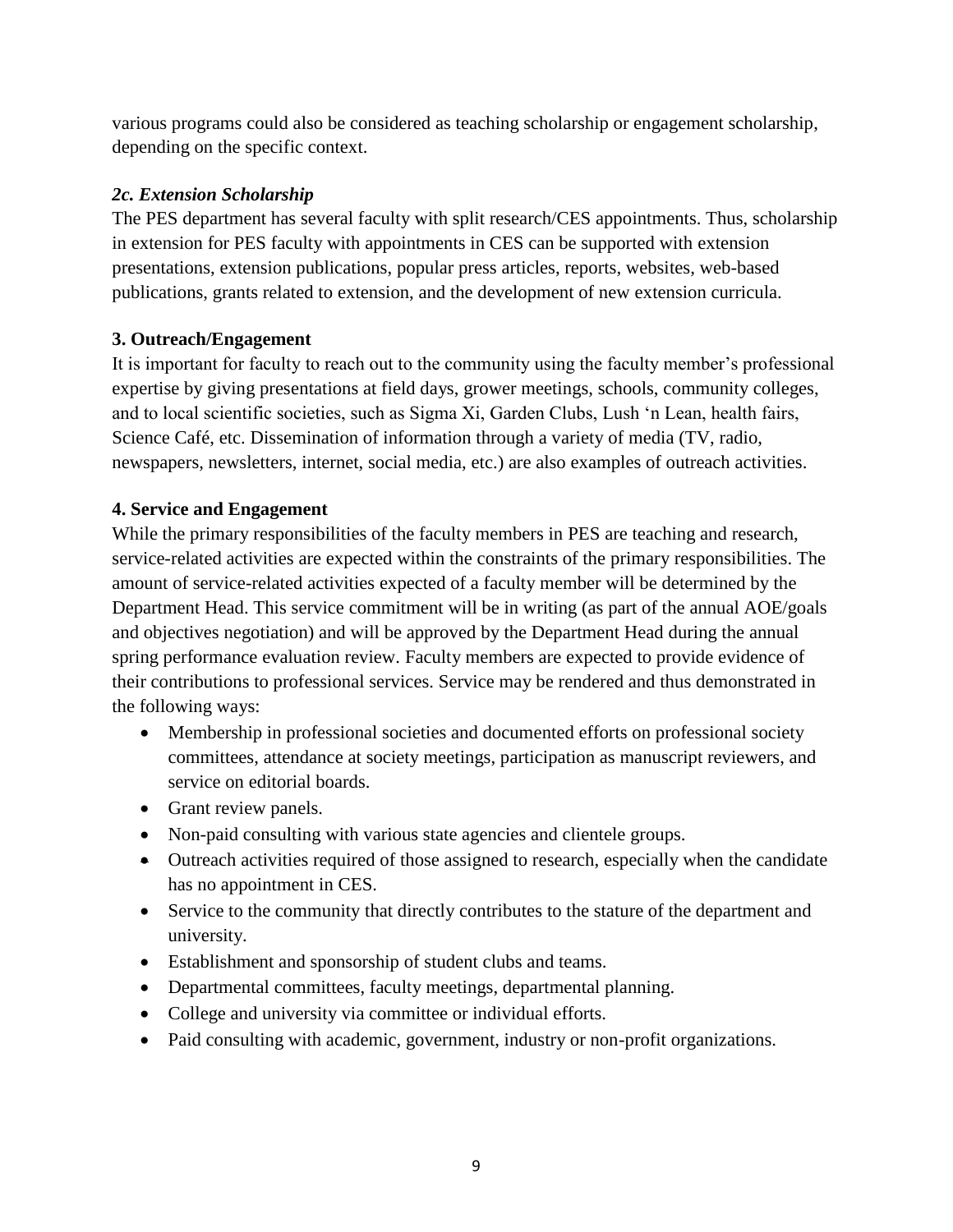## **5. Leadership**

Quoting verbatim the ACES P&T policy (section 6.1) and the NMSU-ARP (9.31.3.B): "While a faculty member's performance must be evaluated through their contributions to teaching and advising, scholarship and creative activity, service, extension and outreach, leadership is an important component. Leadership must not be considered as a separate area to be evaluated. Rather, when applicable, its value should be considered in how they affect performance in one or more of the Four Areas of Faculty Effort."

PES expects candidates for promotion and/or tenure to demonstrate leadership, within the four areas of scholarship, and as appropriate to their position descriptions. Candidates must show that they are having an impact through contributions to the department, college, university and the professional community. Leadership should embody initiative, perseverance, and originality. Evidence of leadership at a national and international level is particularly important when applying for promotion to Professor.

Examples of leadership in the context of teaching and advising include, but are not limited to, chairing departmental, college and university committees on relevant topics; developing funded programs for innovative student training or mentoring; and receiving awards for teaching from national organizations.

Examples of leadership in the context of scholarship and creative activity include, but are not limited to, chairing departmental, college and university committees on relevant topics; serving on national, regional, multistate or international committees on relevant topics; serving as an editor or associate editor for a journal; serving or chairing review panels for funding agencies; organizing conferences and/or serving as a presiding officer; and directing collaborative/multiinstitutional research projects.

## **Rank-Specific Guidelines for Advancement**

For promotion from *Assistant to Associate Professor, and/or granting of tenure*, a candidate should have a sustained high level of performance based on the faculty member's AOE statements. The faculty member should provide evidence of creative and scholarly activity in the form of professional publications, peer recognition, patents and inventions, development of germplasm and variety releases, innovations, grantsmanship, or other scholarly and creative activities typically associated with academic endeavors. The faculty member should have exhibited professional development as demonstrated by continued improvement, individual or collaborative research, teaching and instructional improvement and service, and participation and leadership in professional activities.

The faculty member should have a positive reputation established by experience in and successful development of teaching as so assigned, extension and/or outreach, and research. There should be evidence of scholarly achievement and professional stature in all areas.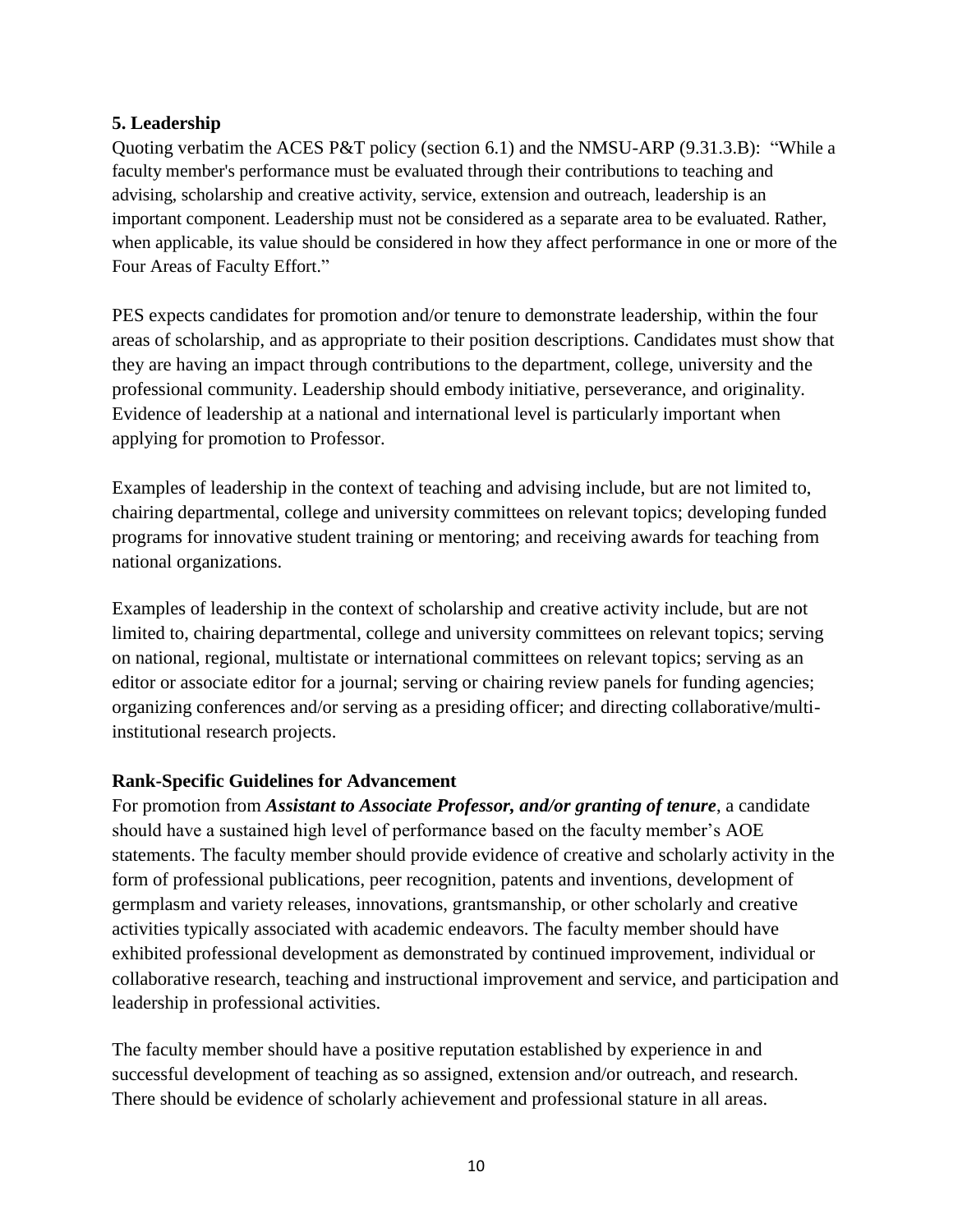Research programs should have been successfully developed. These programs should have included effective project leadership, demonstrated creativity, and grantsmanship. Publications in the faculty member's field are essential. The faculty member should have participated in professional activities that include a demonstrated ability to communicate research results in both scientific and lay channels. Faculty members with a teaching AOE will be members of the graduate faculty and demonstrate effectiveness in advising graduate students, and in serving on graduate committees. All faculty members should have demonstrated effective participation in supporting activities such as committee assignments and program planning.

#### *Timing of Request for Tenure and/or Promotion to Associate Professor*

The Department is subject to the rules of the NMSU-ARP (9.35 Parts 1 and 2A-D) in determining when preliminary and final tenure recommendations must be made for tenure track candidates. The NMSU-ARP (9.35 Part 1) states that "the probationary period begins with the first contract for a full academic year," and that "before being considered for tenure," the candidate must "serve five years of the pre-tenure probationary period." Thus, the Departmental P&T Committee's recommendations as to consideration for advancement to candidacy for a continuous contract must be made within the first five years of the candidate's tenure track service. An Assistant Professor may elect to apply for tenure or promotion at any time, including a written request for early tenure review that requires positive recommendations from the PES P&T Committee, Department Head, and Dean (see NMSU-ARP 9.35.2.C). The Department Head will inform the faculty member in writing of the Departmental P&T Committee's recommendation.

If a tenure track candidate is in the fifth year of tenure track service, withdrawal from consideration for tenure must be accompanied by written notice of resignation effective at the end of the sixth year of service. This notice is to be received by the Department Head before the end of the fifth year of service.

Candidates may request an extension of the probationary period (postpone their tenure decision date). This procedure is to be initiated by the candidate with a written request within one year of the qualifying event. NMSU policy on this process is described in the NMSU-ARP (9.35.2.B).

Temporary contracts issued during the pre-tenure probationary period are effective July 1 and terminate on June 30 of the following year. New tenure track faculty reporting for duty after the last Friday in September will not receive a temporary contract but instead, the Dean will prepare an agreement for the new faculty member's signature covering employment for the remainder of the year. The first contract will be issued at the beginning of the next contract period.

## *Timing of Request for Promotion to Professor*

For promotion from *Associate Professor to Professor,* a candidate should exhibit a substantial command of their whole field and a well-marked, sound, and significant scholarly view of their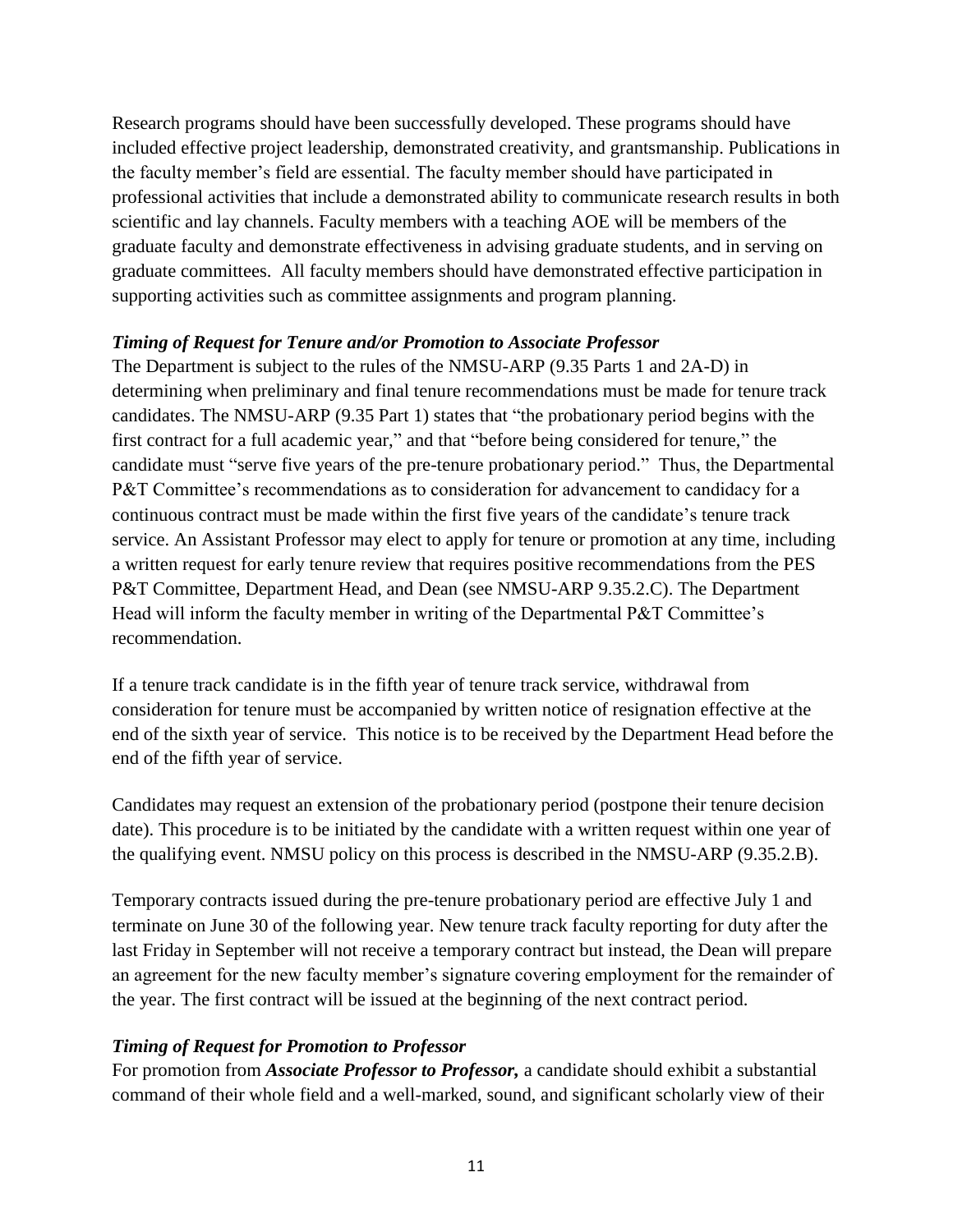own field. In other words, the faculty member has something to "profess," to present as their mature and considered view of the field as a whole. Further, these views should manifest a deep understanding of the general purposes of the University, and should relate their own immediate field to its larger purposes.

Promotion to Professor will not be considered to be forthcoming merely because of years of service to the University. A Professor will demonstrate excellence in the assigned areas― teaching, research, extension and/or outreach, and professional service. A person being considered for a Professorship is expected to have maintained all of the qualities and conditions required for tenure at the Associate Professor rank. In addition, a Professor will exhibit the following:

*Special Stature in Their Field.* The candidate should provide evidence of national and international recognition of accomplishments. This can be demonstrated by a combination of contributions as judged by their peers both on and off campus in the following areas that correspond to their assigned activities.

Teaching Ability: As evidenced by innovation, enthusiasm, and contributions to activities that result in high quality instruction at the undergraduate, graduate, or post-graduate level.

Research Ability: As indicated primarily by peer-reviewed scholarly publications, external grant support, and contributions to priority research problems. Professional Service: As indicated by meaningful involvement in university, state, regional, national and international groups within their field.

*Leadership.* The quality of leadership will be based on the alignment of the individual's leadership duties with the department's stated mission, and on the individual's leadership role at the University or external level. Evidence of leadership at a national and international level is particularly important when applying for promotion to Professor. Leadership should embody initiative, perseverance, and originality.

*Balanced Contribution.* A Professor will demonstrate excellence in all the assigned areas―teaching, research, extension and/or outreach, and professional service.

The time period under consideration should focus on the interval since the candidate's promotion from Assistant to Associate Professor.

## *Non-Tenure Track Faculty Promotion Procedures and Criteria*

The PES procedures and criteria are the same as described in Appendix 1 of the ACES P&T policy, which states that "there will be no differences in the promotion process between nontenure track and tenure track faculty." Promotion to either College Associate Professor or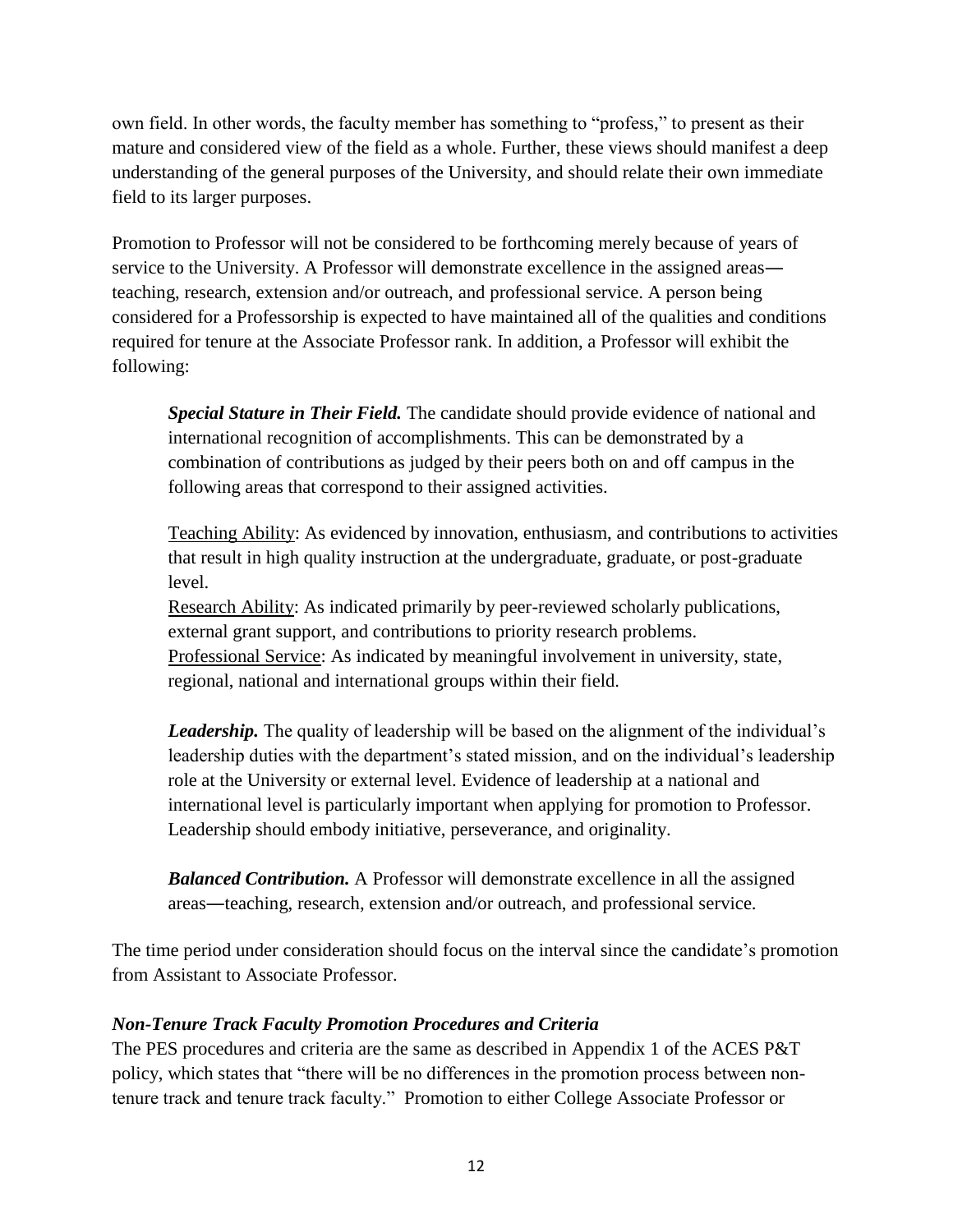College Professor will require that the individual has made the agreed-upon contributions in the areas of research, leadership and learning. One factor in assessing an individual for promotion will be the caliber of the candidate's professional stature and services rendered to communities, agencies, or organizations in the candidate's areas of professional capability. Promotion to College Professor will require a qualifying degree or equivalent experience (ACES Appendix 1), usually Ph.D., that demonstrates a substantial command and mature view of his/her discipline, sound scholarship, and demonstration of leadership traits.

#### **Application Document**

The candidate will submit a portfolio composed of a core document plus a documentation file or "appendix" (see PES P&T Guidelines, page 3). The core document must follow the elements as listed in NMSU-ARP 9.35 Part 6. Those elements are also listed in the PES P&T portfolio preparation guidelines (pages 3-4).

The core document will consist of a single three-ring binder, with a second binder for the documentation file. The format of the CV (element 6 of the core document) is shown in Appendix 6 of the ACES P&T guidelines. The publication list should clearly separate publications that are peer-reviewed journal articles, book chapters, extension articles, abstracts, etc. Candidates should request to see examples of successful applications from senior members of the department.

# *Candidates are expected to develop a successful application document using the review comments from the PES P&T Committee over the previous years of review.*

## **Other Policies and Procedures Pertaining to Promotion and/or Tenure**

*1. External Letters.* The candidate must provide the Department Head with a list of at least six but no more than 10 individuals to serve as external references and reviewers (i.e., external to the graduate faculty of the department) by the deadline stated in the P&T timeline. The candidate should consult with their mentor prior to list submission to ensure that qualified local, regional, national, and/or international reviewers are represented. The Department Head will inspect the list of individuals submitted by the candidate, to further assess the suitability of the listed individuals to serve as external reviewers. The selection of external reviewers by, collectively, a "team"―the candidate, the candidate's mentor, and Department Head―must proceed with caution so as to identify the most appropriate external reviewers and, as such, the selection process shall comply with NMSU-ARP 9.34.3.AA.4 that states the following: "Departmental rules and procedures should be precise about who is or is not appropriate to serve as an External Reviewer." Additional specifications for an external reviewer are stated in NMSU-ARP 9.34.3.AA.4-5.

The Department Head must solicit letters, in a timely fashion as dictated by the timeline, from all of the names on the list. The agreed-upon list of external reviewers should provide a balance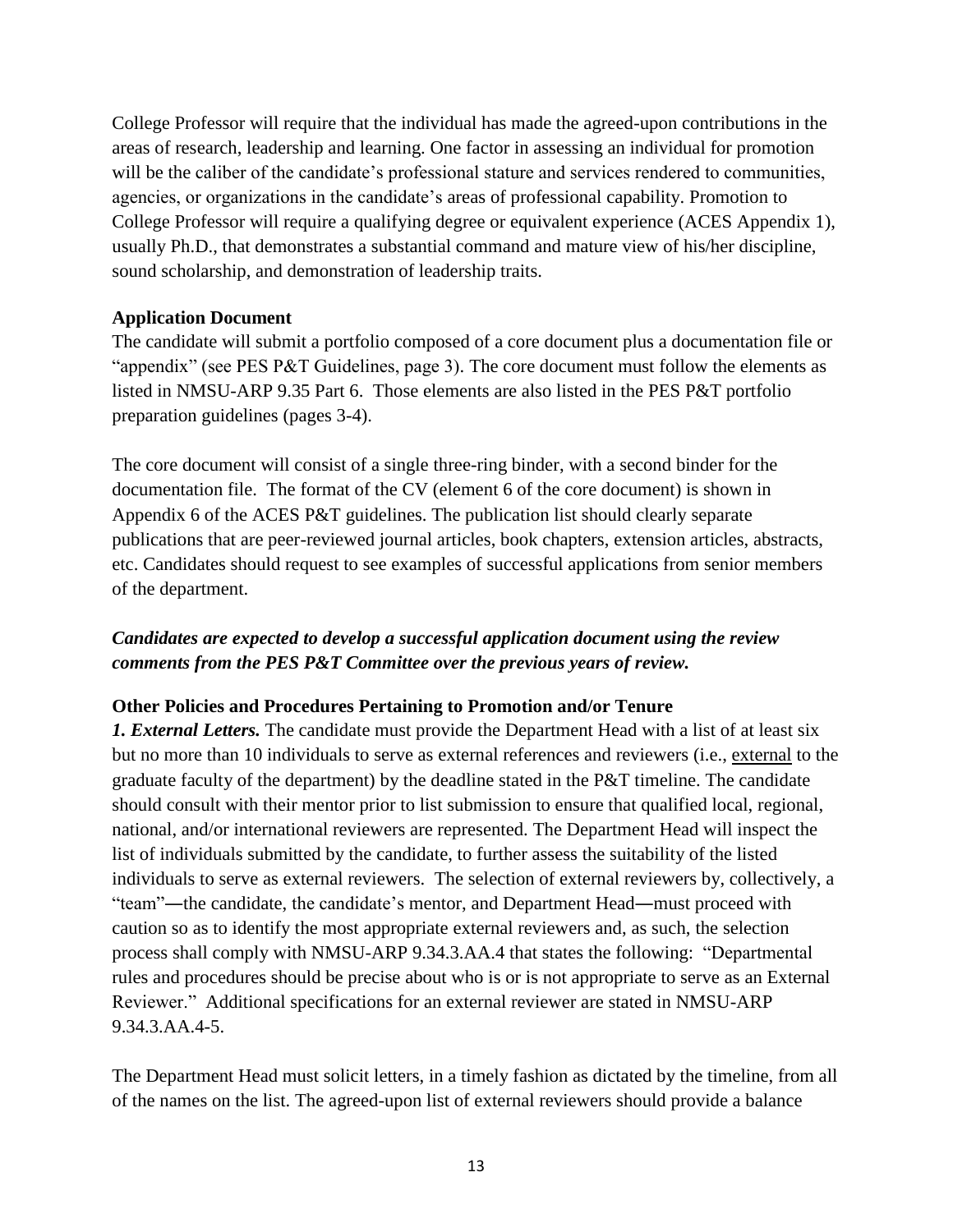between local colleagues and clientele that provide support letters, and peers at universities and agencies that serve as referees of the candidate's work. These individuals should also be reflective of the candidate's appointment and responsibilities. National and international reviewers become more important for promotion to Professor.

The Department Head's initial solicitation letter will not include the candidate's curriculum vita (CV). When the reviewer has accepted the invitation to review the portfolio, the Department Head will provide the reviewer with the candidate's most up-to-date CV, and instructions for the contents of the external review letter as required by NMSU-ARP 9.34 Parts Z and AA. The instructions to reviewers should include: (1) a request for a brief statement regarding the individual's qualifications for serving as a reviewer; (2) a request that the reviewer indicate the relationship between the candidate and reviewer; (3) notification that the candidate will have an opportunity to read the letter of assessment; and (4) notification that third parties―in the event of an Equal Employment Opportunity Commission or other investigation into a tenure or promotion decision―may review letters.

The candidate must submit an up-to-date CV to the Department Head in ample time for the solicitation letters to be sent out (see timeline). Solicitation of external letters of reference by the Department Head will be in a timely manner (see timeline) such that outside references have ample time to submit letters. The Department Head will follow up on letters that are not received in a timely manner. A list of invited reviewers who did or did not provide letters shall be incorporated into the candidate's portfolio by the Department Head.

The Department Head must place all solicited letters in the appropriate section of the candidate's portfolio upon their receipt. No person, including the candidate, Department Head, or any member of the PES P&T Committee, has the authority to remove a received, solicited letter.

Any letter not solicited under the process described above is hereby defined as an unsolicited letter that can be added only by the candidate and must be included in the pertinent teaching and advising, research, service, or outreach section of the 50-page core document.

The Department Head must inform the candidate that the portfolio is complete and available for review prior to release of the portfolio to the PES P&T Committee (see attached timeline).

*2. Candidate's Changes to Portfolio.* The candidate can make additions, deletions, or other changes in the executive summary, CV, and table of contents at any time after submission to the PES P&T Committee, but prior to submission of the portfolio to the College P&T Committee. Any such requests should be handled in a timely manner. The candidate, however, may not add, delete, or change the list of external letters received.

*3. Mentor.* The mentor should be consulted throughout the candidate's evaluation period, but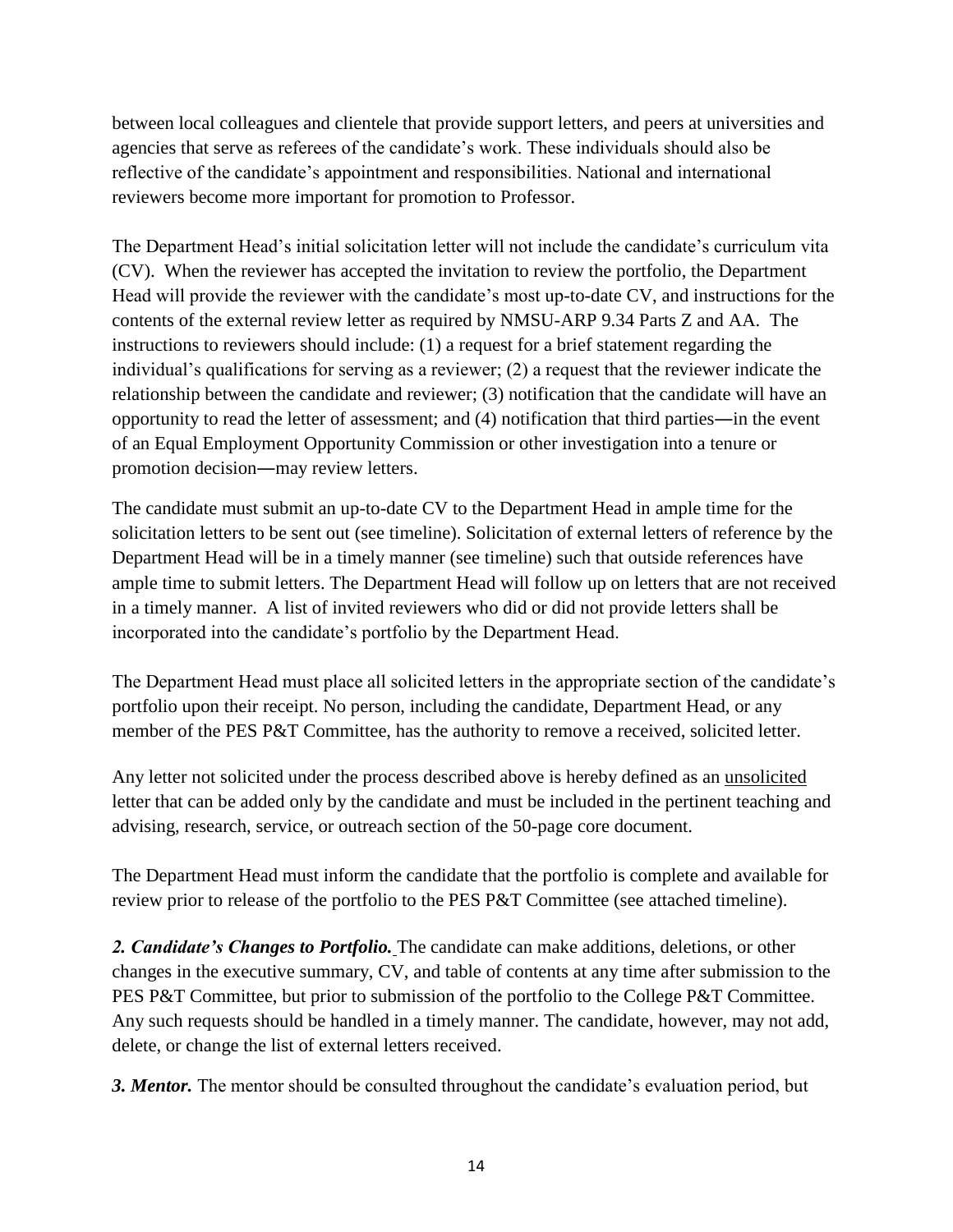especially prior to formal submission of the portfolio. The mentor can aid in many aspects of portfolio development and particularly with the development of the list of external references. The Department Head may not serve as a mentor.

The mentor must be present for the P&T meeting to present the candidate's application to the committee. If the mentor cannot be present, the mentor must designate an alternative person to describe the contents of the portfolio at the meeting.

#### *4. Appeals.*

Quoting verbatim the ACES P&T policy (section 9):

"Specific details of the appeals process can be found in the NMSU-ARP 9.35 Part 9. All candidates for promotion and/or tenure should familiarize themselves with university procedures."

"In general, when a faculty member alleges a violation of policy or due process with regard to promotion and/or tenure, the NMSU Faculty Grievance Board, after review by appropriate administrators through the executive-vice-president and provost, convenes to hear the appeal."

"Peer review is an inherent part of the promotion and/or tenure process. The advisory judgments of the principal-unit and college promotion and tenure committees, principalunit administrator, dean and executive vice president and provost are not, in themselves, appealable. Under the terms of the Civil Rights Act of 1964, such judgments are reviewable insofar as they may be discriminatory; otherwise, appeals of promotion and/or tenure decisions may be based only on violations of procedure or due process that are provided in the NMSU-ARP. In all instances, the NMSU Faculty Grievance Board will attempt to resolve all complaints on an informal basis."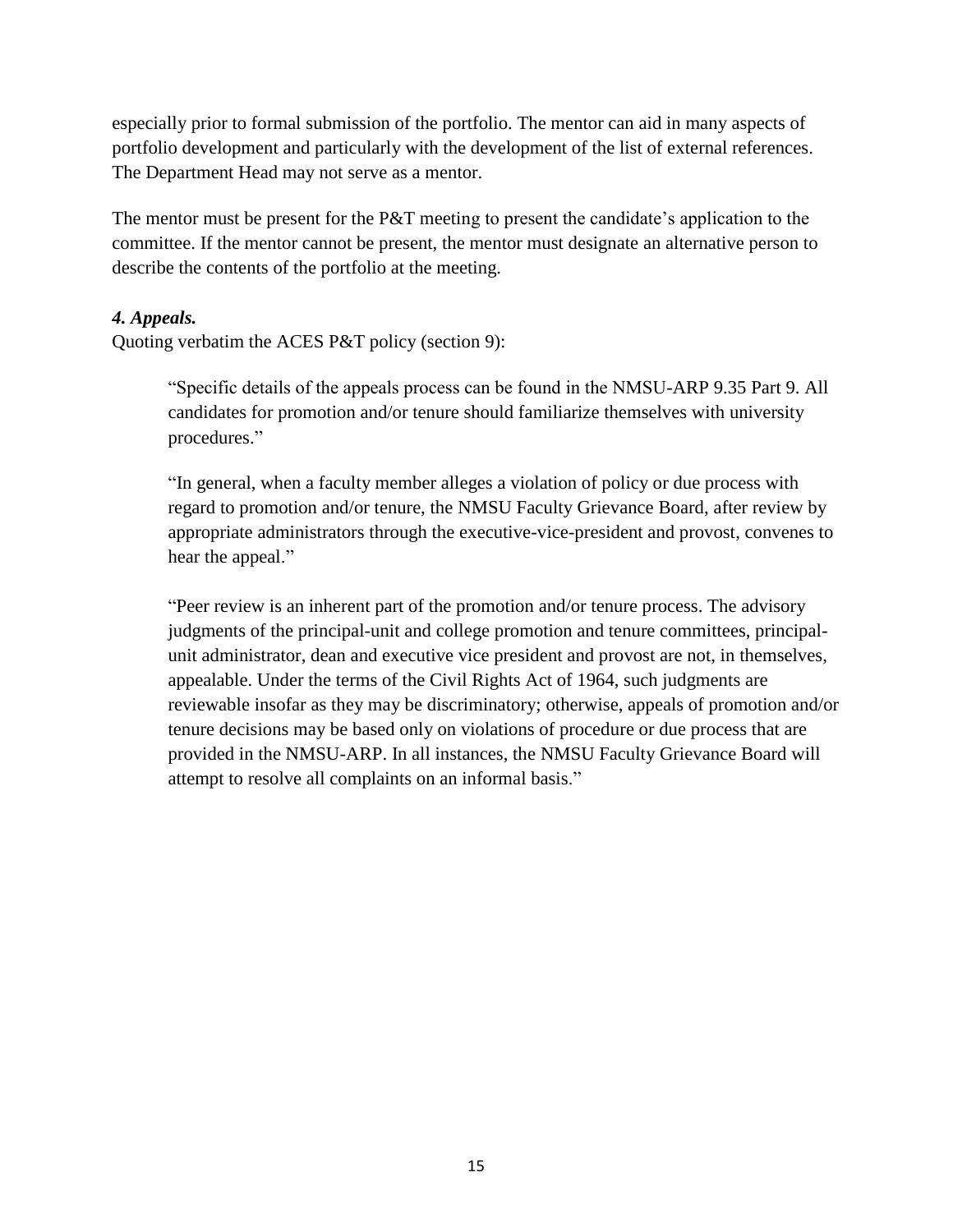## SPRING REVIEW BY THE PROMOTION AND TENURE COMMITTEE PLANT and ENVIRONMENTAL SCIENCES

| Date of P&T Committee Meeting: _________<br><b>Candidate Start Date:</b><br>Request for Tenure no later than: |                                                                            |              | Date of Last Promotion: |           |  |  |         |
|---------------------------------------------------------------------------------------------------------------|----------------------------------------------------------------------------|--------------|-------------------------|-----------|--|--|---------|
|                                                                                                               |                                                                            |              |                         |           |  |  | Service |
|                                                                                                               | Describe any change in effort:                                             |              |                         |           |  |  |         |
| Does the candidate's portfolio demonstrate evidence of:                                                       |                                                                            |              |                         |           |  |  |         |
|                                                                                                               | <b>Teaching Activities Overall:</b><br><b>Needs Attention</b><br>Comments: | Satisfactory | Good                    | Excellent |  |  |         |
|                                                                                                               | <b>Graduate Student Training:</b><br><b>Needs Attention</b><br>Comments:   | Satisfactory | Good                    | Excellent |  |  |         |
|                                                                                                               | <b>Collaborative Efforts:</b><br><b>Needs Attention</b><br>Comments:       | Satisfactory | Good                    | Excellent |  |  |         |
|                                                                                                               | <b>Publications:</b><br><b>Needs Attention</b><br>Comments:                | Satisfactory | Good                    | Excellent |  |  |         |
| Grants:                                                                                                       | Needs Attention Satisfactory<br>Comments:                                  |              | Good                    | Excellent |  |  |         |
|                                                                                                               | <b>Service Activities:</b><br><b>Needs Attention</b><br>Comments:          | Good Balance |                         | Too Much  |  |  |         |

*Other (if applicable):*